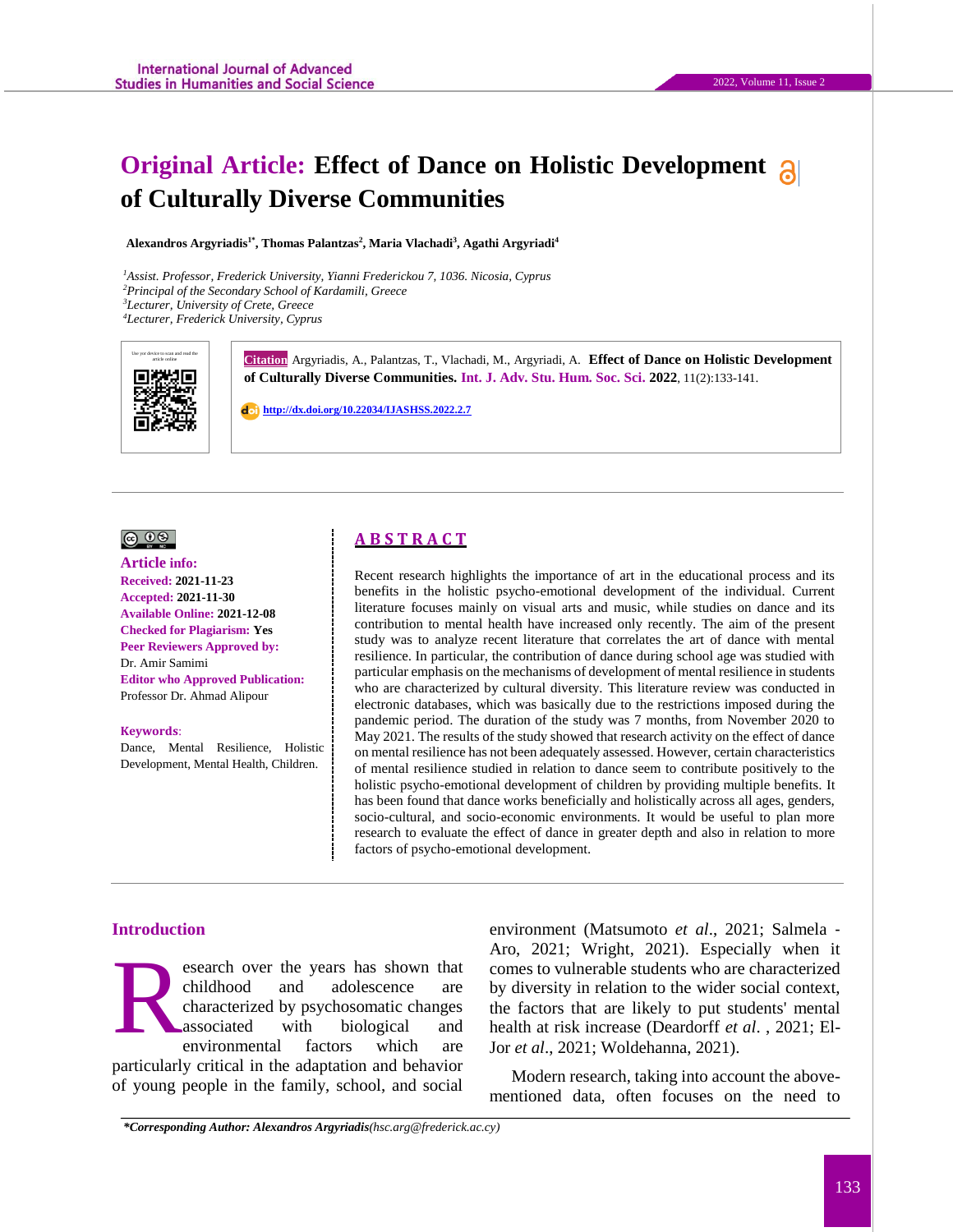#### 2022, Volume 11, Issue 2

increase students' mental resilience, while at the same time it is also interested in developing intervention programs to strengthen it (Lee *et al*., 2021; Gee, 2021; Reeve *et al*., 2020). The contribution of art, and especially of dance, to the cultivation, development, and prevention of mental health issues seems to be important, and its healing power is now considered a given (Al-Rasheed, 2021; Amber Rhae Salo, 2019). Of the many art forms, however, the one that has been least studied in terms of its contribution to mental health is that of dance. Modern research shows that dance works beneficially in most psychological areas of human existence (Cherriere *et al*., 2020; Gara & Wilsner, 2021; Payne & Costas, 2021). More specifically, the art of dance seems to have a positive effect on the development of students' emotional, social and intercultural skills, as it helps students to cultivate the ability to collaborate and accept diversity (Athanasekou & Argyriadis, 2016).

Several research studies focused on the dynamics of dance, which among other things, holds a vital place in education, as a teaching tool oriented to intercultural education and compatible with it. In addition, its teaching seems to be a common language of communication and is compatible with culturally acceptable ways of solving problems (Holiday *et al*., 2021; Ou & Gu, 2021; Wulf 2015). To be effective, however, dance dynamics must go beyond sterile step-by-step learning and mere reference to historical and folklore elements; it must be transformed into a technique capable of making the student's inner landscape visible. Cultivating cultural competence creates a climate of freedom, acceptance, understanding of behavior, and the awareness that difference does not mean disability (Borowski, 2021)

Dance is a practice to form cultural identity of individuals (Dimopoulos *et al*., 2016; Omanov, 2021) enabling them to self-identify on the one hand, and to redefine themselves on the other. In addition, the organized teaching of dance in a group of school students, where many cultures merge, is possibly an effective practice that integrates individuals into a social whole, but also determines the way "others" define them (Choi and Lee, 2021; Hussain & Jones, 2021; Schachner *et al*., 2021)

The ostracisation of the "other", as a common phenomenon in today's multicultural school, is

eliminated through art, because art and intolerancefanaticism are incompatible concepts (Argyriadis, 2016). At the same time, in this functional process, the subjects (students) who have the ability to express themselves through the use of rhythmic movements (dance) feel that they are expressing themselves, while at the same time they are being exposed to an evaluation as "an unconscious depiction of the ego in its relationship with others" (Borowski, 2021; Schachner *et al*., 2021

In fact, given that the principles of interculturalism are relevant to inclusive education, which addresses issues such as isolation, inequality, and marginalization, the art of dance as an educational tool for inclusive practice promotes the cooperation and active participation of all children, mitigates marginalization and makes the diversity and heterogeneity of children a source of learning and creation (Figlio *et al*., 2021).

The present work focuses mainly on the population that comes from different socio-cultural environments, since it was found in the literature that there is a research gap and a lack of specialized reports for this group of students on the effects that dance can have on their mental resilience. More specifically, a research deficit was found in the effect that dance, in particular, can have on individual protective factors of high school students coming from different national and cultural backgrounds. Taking into account the above, it was deemed appropriate to study the issue in two thematic sections: a) an analysis of the factors affecting mental resilience and b) the effect of the art of dance on mental resilience and on the normal psycho-emotional development of the child and adolescent

## **Factors Affecting Mental Resilience**

The fostering of mental resilience in children and adolescents is directly related to protective factors, which bring positive results or reduce the negative ones (Rojas, 2015). Papakonstantinopoulou (2018) demonstrates that the fostering of resilience in the school environment is of particular importance and that self-efficacy and self-esteem are among the most important individual protective factors for its strengthening as they simultaneously affect the effort, perseverance, and endurance of students.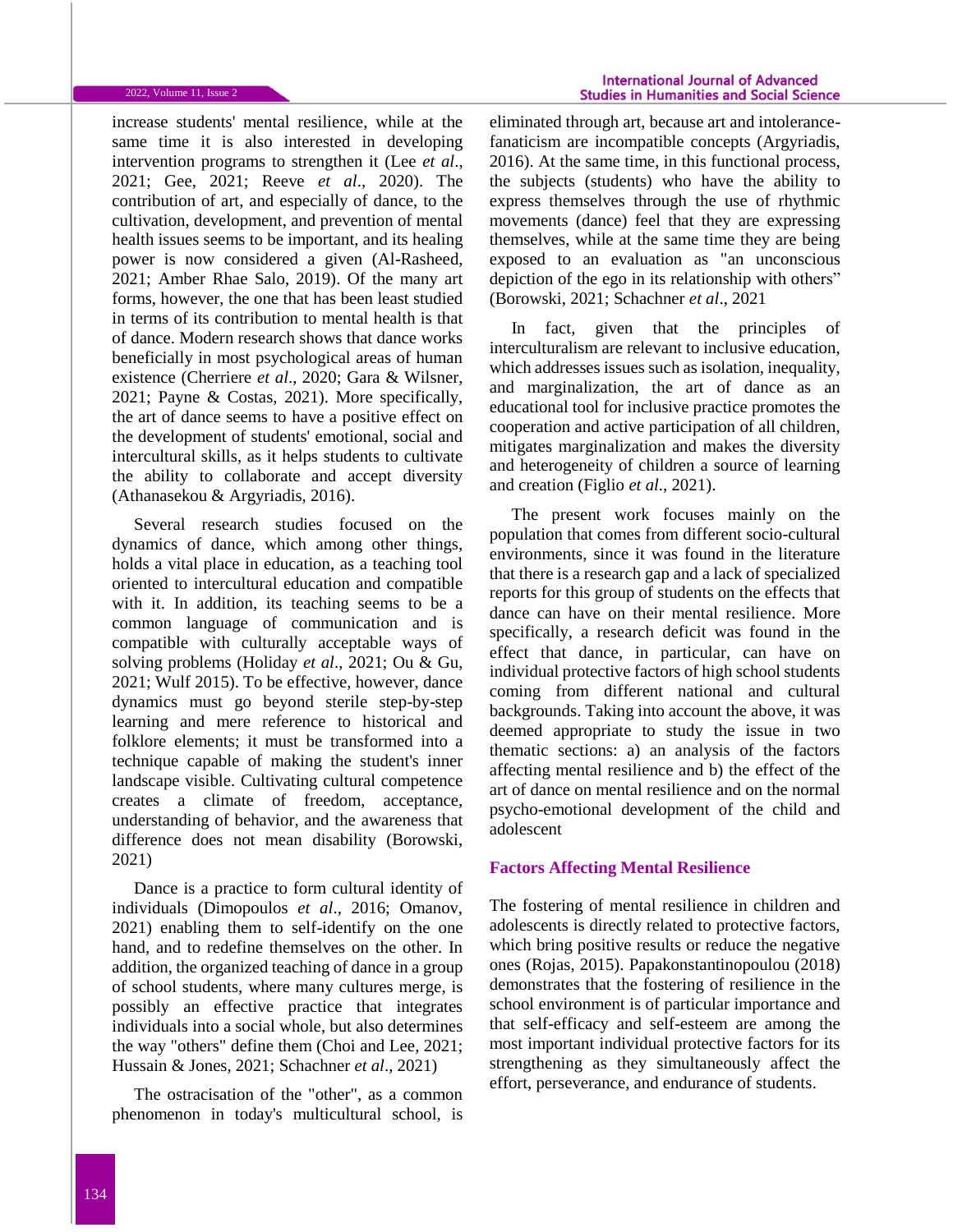#### **International Journal of Advanced Studies in Humanities and Social Science**

Specific characteristics and properties that a person has which facilitate the demonstration of mental resilience are defined as protective factors. The protective factor modifies the effects of risks or adversities positively, and becomes particularly useful and beneficial for the individual (Shaheen & Miles, 2017).

According to Lyman, & Crossman (2014), such qualities that individuals have and which help them become resilient can be either endogenous (personal), that is οriginating in the person, or exogenous (environmental), that is, coming from the person's environment; they are activated in difficult and stressful situations, positively affecting the individual's psychosocial adjustment (Shaheen & Miles, 2017; Sapientza & Mansen, 2020) according to Lyman, & Crossman (2014).

The ability of students to manage adverse conditions changes over time. Their developmental level and cognitive background play very significant role in the adequate and optimal utilization of these protective factors (Malti, 2021). It is worth noting that all these qualities and characteristics that need to be developed as protective factors, are not some extremely rare abilities, but are contained in the psychosomatic existence of a person as normal and cultivable resources and can be developed through the learning process (Schachner *et al*., 2021Rojas, 2015; Chatzichristou, 2015).

Initially, research on mental resilience focused on individual characteristics but, as time passed, it became apparent that the interaction of individuals with their environment has a large effect on the development of personal protective mechanisms (Papakonstantinopoulou, 2018). It is considered appropriate that individuals should have developed life skills which will enable them to cope effectively with complex and demanding life issues; for functioning properly in their life and, consequently, for being psychologically adequate and attaining the much-coveted state of "well-being" (Heckman and Corbin, 2016). On the other hand, human beings also need personal, emotional, social, cognitive, and other skills in order to deal both with their daily basic functions and with the management of serious problems and emotional states. These skills, also known as 21<sup>st</sup>-century skills (Bucher, 2014), which are developed from early childhood, contribute to the formation of a psychologically

healthy lifestyle (Schachner *et al*., 2021). Thus, an intensely active person, with responsibility, good communication, humor and empathy, is considered to have developed social skills (Maleki *et al*., 2019).

Adolescents consider their relationships very important and supportive in negative situations and claim that they feel emotionally secure when these relationships are good, and this is a fact directly related to their mental resilience. Research in recent decades shows that children's relationships with significant "others" mobilize their mechanisms of self-protection and social adjustment and form the basis of mental resilience (Ludi *et al*., 2021; Luthar, Lyman, & Crossman, 2014). The protective experiences that people have experienced during their childhood can function in a supportive way in their later life when they find themselves facing adverse situations (Prince - Embury and Saklofske, 2013).

Cognitive skills, such as when children and adolescents find solutions to problematic situations when they process information and use effective stress management tactics, are also individual protective factors, as they enable the individual to deal effectively with adverse and dangerous situations (Sapienza and Masten, 2011). Young people who grow up in adverse conditions and develop mental resilience are also distinguished for their self-efficacy, self-esteem, self-control, and perseverance (Papakonstantinopoulou, 2018). Selfesteem is a developmental phenomenon and its positive development can be a strong protective factor. Low self-esteem can lead to anxiety, depression, and even delinquent behavior. On the contrary, high self-esteem protects young people, helps them to make a healthy adjustment when they experience stressful and difficult situations (Von Soest *et al.*, 2016) and enables them to enjoy their achievements resulting from their high energy, easy socialization, and strong self-confidence. Research shows that self-esteem is a strong individual characteristic that is directly related to mental health and should be considered as an important component of the mentally resilient person (Papakonstantinopoulou, 2018). Harter (1993) even identified five types of competence that are critical to a child's level of self-esteem: school competence, athletic competence, social acceptance, behavior, and physical appearance. Another important mechanism for enhancing mental resilience is selfefficacy because it affects the individual's effort and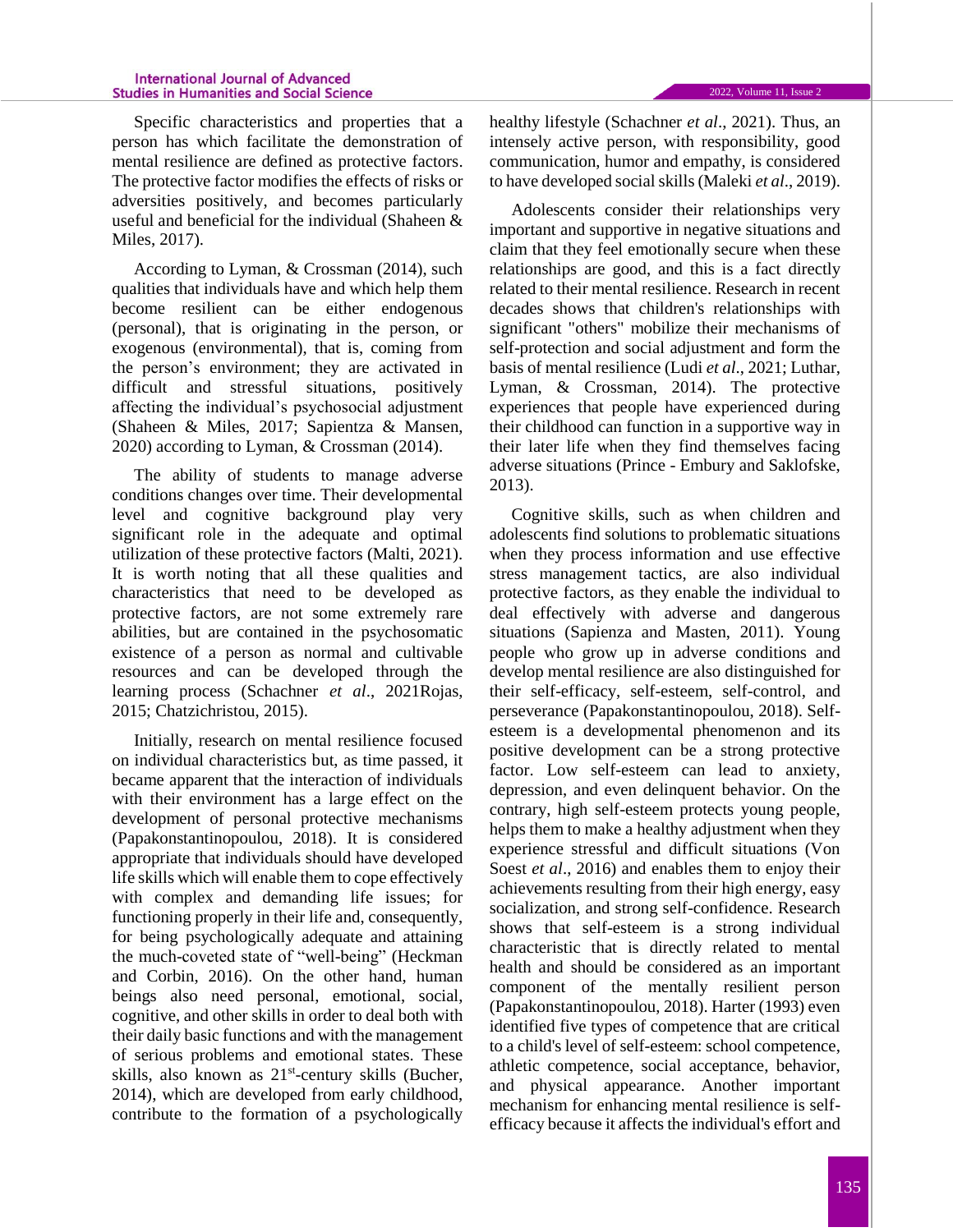perseverance, and also the choice of activities. Students are characterized as effective not when they avoid difficulties, but on the contrary, when they face them with perseverance and optimism, working harder in order to overcome them while having positive expectations for the final outcome (Bandura, 2012; Colman, 2015). According to Prince- Embury and Saklofske, (2013), children who are effective problem solvers have curiosity, positive expectations for the outcome of events, dexterity, creative abilities, and are characterized by high self-efficacy.

According to research, the ability of children and adolescents to recognize and manage their emotions can be included in individual protective factors (Petrides & Mavroveli, 2018). Getting people to experience positive emotions has to do with trying to meet a need for a psychological dimension that will take them away from stress, tension and feelings of frustration (Joseph and Newman, 2010).

The ability of individuals to self-regulate emotion and control their impulses, as well as their ability to coordinate their emotions with their behavior, are elements of their psychological adequacy which helps them adapt to the environment, but also to face developmental challenges. (Russo, Trombini, Baldaro, Mavroveli and Petrides, 2012).

Finally, students' personality traits, such as creativity, dexterity, and autonomy, mitigate the negative effects of stressful experiences of daily life and at the same time increase the chances for positive psychosocial flexibility.

In addition to the individual characteristics of children and adolescents for a successful treatment of dangerous situations and healthy coexistence with new data, an equally important role is played by external protective factors, such as the family and school environment and the wider social context.

Overall, the mental resilience factors mentioned above can emanate from the institutional context in which a child develops with the family, school, and social context being the most important. Good family relationships and the positive atmosphere that emerges through a well-organized environment create positive conditions for mentally resilient children. The good socio-economic and educational

level of the family that is interested in the learning process of children and actively participates in it, are strong protective factors and promote mental resilience.

According to Everly, Smith, and Lobo (2013), optimism, determination, integrity, and open communication are essential characteristics for cultivating a culture of mental resilience. At the same time, according to Maghsoodi *et al*., (2017), the school cultivates a climate of care and support in order to create conditions for the development of mental resilience; such conditions are prerequisites for the provision of equal opportunities which allow the active participation of all students and foster high expectations for their development. Finally, the development of an interpersonal system of relationships of the individual with others, helps to cultivate the skills and abilities of the individual, through interactions. Young people consider their relationships to be an important support in difficult situations (Prince - Embury and Saklofske 2013) and are the ones that will be their basis for mental resilience.

## **The influence of dance on resilience and smooth psycho-emotional development of the child and the adolescent**

We recognize that by connecting the art of dance with the aforementioned characteristics of mental resilience through the art of dance, self-awareness is improved and the possibility for self-expression is offered; and also this is accepted by the group, while at the same time it promotes the individual's recognizability by others (Marich & Howell, 2015). Dance, which includes movement, music, and song, leads to a smooth socialization, to cooperation, and competition with socially acceptable terms and methods, but at the same time to a tacit acceptance of socially acceptable "rules" (Kutsuba, 2014). The art of dance is formed in the context of a social group, such as the school for example, and is addressed to a specific audience in an interactive way (Marich and Howell, 2015), which has to do with students, teachers, and the wider social environment. This two-way communication is carried out in a truly honest and purely personal way; and, as a psycho-emotional communication tactic, it is beneficial, as all children and adolescents need to communicate, in any way. Through the art of dance, they are offered the opportunity for free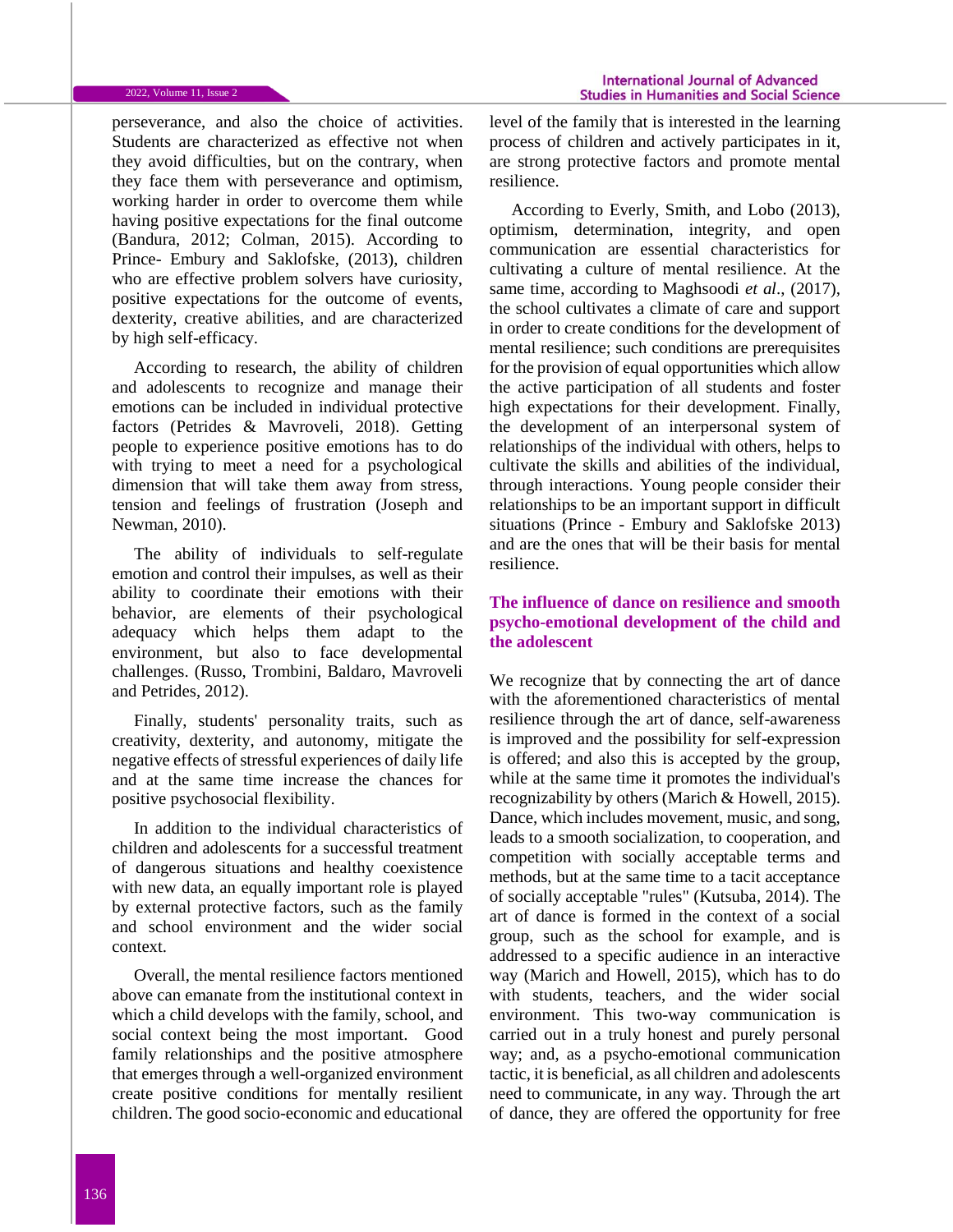expression, as Freinet means it, that is, to be personal and not predetermined by the teacher or textbooks; the art of dance also encourages a critical look and frees the student for a self-exploratory and discovery journey.

According to school psychology, in order to achieve mental health, well-being, and prevention, it is not necessary to seek the absence of problems, but the development of social and emotional skills (Tolland & Carrigan, 2011). Dance, as mentioned above, fosters cognitive, social, emotional, and motor skills (Kuchumba, 2014). During this fostering all the systems of the human body are activated, such as the muscular, the nervous, the respiratory, the sensory system, and also the cognitive. Therefore, the human body seems to be preparing to try to overcome difficult situations and face obstacles with the help of these skills and abilities during the process of dancing (Logan, Barnett, Goodway & Stodden, 2017).

During research in which American psychologists offered help in dealing with the psychological problems of children who had been abused, it was found that the use of dance, songs, and stories relieved them as they found them more natural. Dancing seems to increase mental endurance and emotional self-expression. Also, young people who practice dancing can participate in new challenges and they can also set and achieve goals (AmberRhaeSalo 2019). Moreover, it should be noted that the participation of children and adolescents in a dance group cultivates the sense of "belonging", which acts as a protective factor for them and helps them to determine their identity (Dania *et al*., 2017).

Research findings on traditional dance show that the majority of young people accept that dance helps in interpersonal relationships and in dealing with adversity and also that it is a means of preventing and maintaining their psychosomatic health. Research conducted on a sample of genetic material of dancers showed that serotonin and vasopressin, which are neurotransmitters, are positively associated with spirituality, social behavior, communication, and also with psychological mood and different levels of consciousness. In addition, tango has been shown to affect testosterone, cortisol, physical well-being, and emotional well-being, resulting in positive psychobiological changes and stress reduction for dancers (Boujesi, 2015; Witkos, & Petrycka, 2021). It seems, then, that art in general and dance in particular, is an all-powerful tool which, if approached with a willingness to communicate and not to be taught, then it can function in many ways in the psyche of children; it can encourage, confirm, calm down and console (Athanasekou & Argyriadis, 2016).

Within the school environment, from the teachers' point of view, it is very important to recognize and accept the cultural differences and the psychosocial and emotional needs of the students in the classrooms. The use of the arts helps students express their emotions, concerns and internalized hidden experiences (positive and negative) more freely than any other lesson, enabling the teacher to understand their emotional state and then the daily life of his students (Athanasekou & Argyriadis, 2016). In addition, according to Kourkoutas *et al*., (2019), in order for teachers to be able to prepare and be effective in meeting the needs of their students for mental resilience, they themselves must have selfconfidence, be healthy, and they must also have developed their own mental resilience. It is also worth noting that through art stereotypical perceptions and views can be transformed because conditions are created for effective cooperation and activity.

With the Dionysian dances, depression crises are overcome, Aristotle tells us, since there is a cleansing from the unpleasant consequences. Participating in the dance creates an emotional reaction to ourselves making us feel good about ourselves, our behavior, and our achievements, because "movement and emotion are mutuallyinfluenced and the dancer's movement affects the mood and the emotions".

The "intensity of emotions" which prevails during dancing is a factor of expression of real emotions. The dancer expresses specific emotions each time, depending on the music and the type of dance he is called to perform kinetically. Practicing for many years in this, he is unconsciously trained first in recognizing and then in expressing them through movement. In everyday life, this is very important because it allows the dancer to make the right emotional decision each time (Ribeiro & Fonseca, 2011). The ability of persons to recognize their emotions and at the same time to be able to use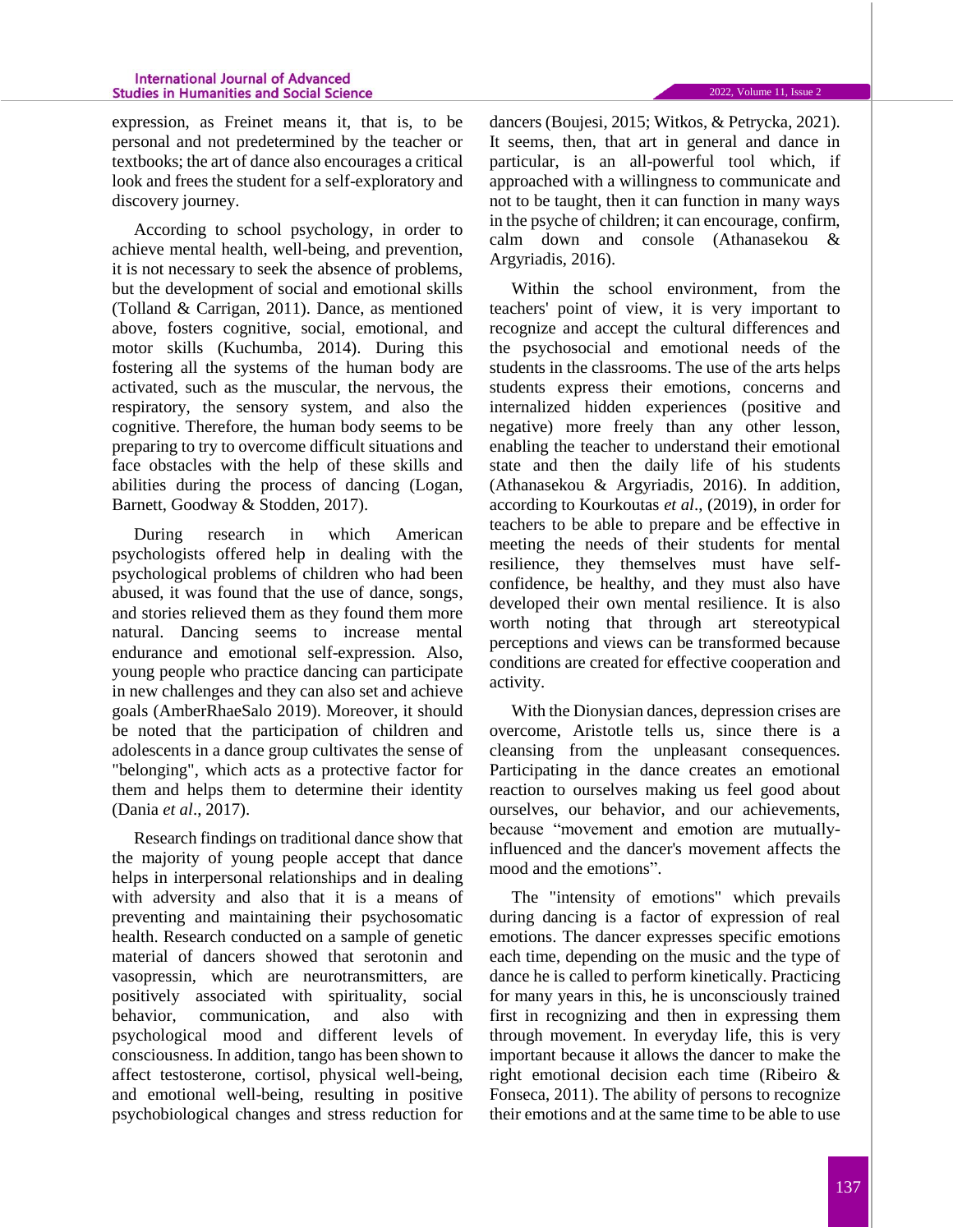their logic in order to control their depression, impulses, anxiety, and irritability, is related to their emotional intelligence.

Emotional skills can be taught in appropriate ways and their improvement is continuous and timeless (Poulou, 2013). Emotional instability is an important risk factor that can adversely affect the mental health of young people. Findings from the Boreetal (2018) study of pre-adolescent students showed that there is a positive correlation between the occurrence of feelings of anxiety, panic, sadness, and nervousness in emotionally unstable individuals. On the contrary, students with a high level of emotional intelligence show extroversion, positive social behavior, and leadership, characteristics of mental resilience.

The evolution of research and the recognition of the great importance of social skills in the life of the individual have led to social-emotional intelligence. The role of social-emotional intelligence is very important for the well-being and happiness of the individual and is studied as a combination of skills and personality traits especially for the developmental ages (Rustad, 2012; Ligoutsikou *et al*., 2015; Lyraraki, 2015). Many studies report that it is related to emotional well-being, high social ability, empathy, management of negative emotions, and also to the control and reduction of violent behavior (Doctors, Venetsanou and Koutsouba, 2019). Social-emotional intelligence is, therefore, an important protective factor for the mental and emotional health of young people, because it functions as a means of preventing negative and dangerous situations, such as depression, isolation and emotional tension. Given that art, and consequently dance, functions holistically as a method of self-development and also as a positive factor of influence on the cognitive and psychosocial development of the child (Pietratoia, 2011), it also constitutes an integral part of social-emotional intelligence (Catterall, 2002;, Smithrim & Upitis, 2005). In recent years, art, in any form, has become a psychotherapeutic practice. Art therapy, for example, is person-centered as persons are active participants in their therapy because they are involved in spontaneous creativity, and in the construction and projection of a part of their psyche (Yatziv & Regev, 2019).

Another typical example of the positive correlation of dance with mental endurance is the following. Children in mourning were offered a dance therapy (Philpott, 2013), the results of which showed that the young participants in this program had a clear sincerity and did not hesitate to take the risk of talking about their traumatic experience, nor to express the feelings of sadness, despair, pain, and anger they experienced. Also, through dance, the children were able to remember and honor their loved ones, to share the pride and love they felt for these people, but also the sadness that they could not say goodbye. They were given the opportunity through this dance therapy to tell their story through their body (Maleki *et al*., 2019). Another dance therapy program implemented in a family that had suffered domestic violence demonstrated the active help that dance provided for physical and emotional recovery (Devareaux, 2008). Functional dances were used to develop self-awareness, emotional and mental health in mentally injured children and consequently mental resilience (Taylor, 2015). The literature claims that through functional dance children can freely and spontaneously express their feelings in a safe environment. In addition, it is pointed out that with movements, such as raising their hands in the air, children are given the opportunity to "leave" what bothers them in the sky, whereas with dance movements of the lower extremities they release despair, pain, and anger.

Yousef (2010) in her research on wound healing and enhancing post-war mental resilience in Palestinian society has found that the involvement of young people in art treatments such as treatments through theater, music, painting, dance, and poetry, helps them heal psychological trauma and offers them support and mental resilience. Expressive art is, according to the same research, an effective tool for protecting people who are vulnerable to mental trauma. In addition, it is stated that artistic expression through the arts helped young participants to express and share their political ideas and beliefs as well as their feelings.

### **Conclusions**

Through the present bibliographic study, it has been shown that dance works beneficially and holistically across all ages, genders, and sociocultural, socio-economic environments. In particular, the systematic practice of dancing in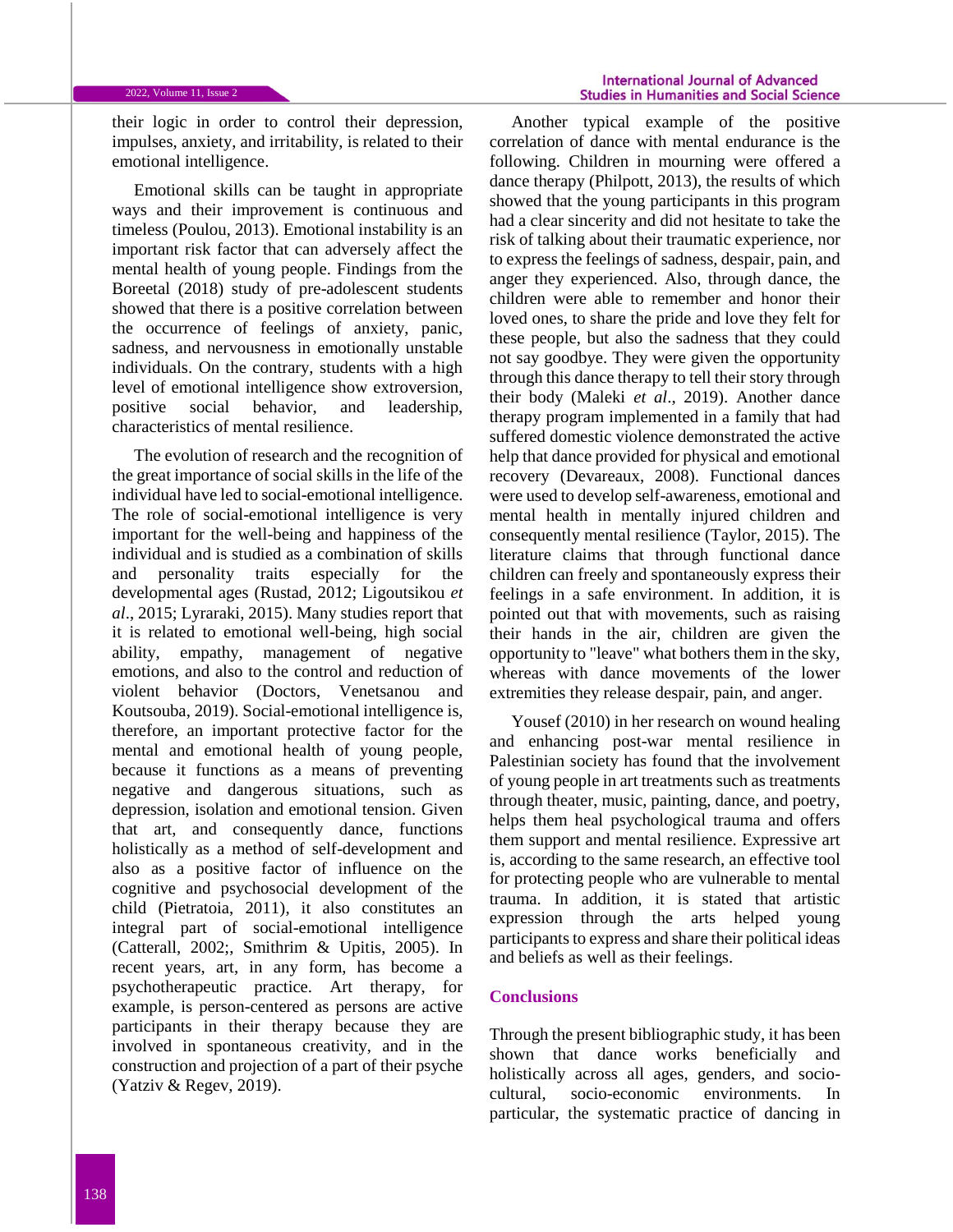#### **International Journal of Advanced Studies in Humanities and Social Science**

childhood and adolescence can bring about positive adaptations, multifaceted psychosomatic changes and dynamic transformational effects on both individual and environmental protective factors. At the same time, the art of dance can function "therapeutically" and supportively in the individual, to enable him to deal with and manage risk factors effectively. The data from this research review has also revealed that the effect of dance on mental health and mental resilience, in general, is evident in the majority of the student population. The influence of dance seems to extend to issues that touch on the basic principles of interculturalism. In particular, it is understood that there is a tendency for interpersonal contacts, communication, and interaction with different cultures. Acceptance of the diversity and cultural identity of the "other", empathy and respect, as intercultural values, seem to have been cultivated in the participants of our research. The largest body of research highlights the use of dance to solve problems, release negative and positive emotional tensions and highlight the inner self and its hidden potential. Issues of bullying, anxiety, and shame were dealt with effectively through dance, as this caused a change in the way things were viewed and interpreted. Selfesteem, self-efficacy, and self-confidence seem to be stimulated in many of the participants, since they use dance as a way to demonstrate their skills, a fact that triggers self-improvement and cultivates their self-image and self-worth. Negative stereotypical perceptions, which students may hold about their classmates' situations and behaviours, often function negatively in looking at things, dealing with situations and finding solutions. Our research shows that dance is a powerful counterweight to the smoothing of contrasts that come from the adoption of prejudices and stereotypes. In addition, dance is viewed as a free world language for most participants, a language with a multicultural dimension which fosters interpersonal relationships, communication, unity, and peace.

It is worth mentioning that dance, as some people experienced and used it, contributed to the cultivation and development of self-regulation, self-determination, and to the recognition and management of emotions. The individual and environmental factors and areas that have been improved, as evidenced by the analysis of recent literature, are a sign and an indication of cultivation and enhancement of the mental resilience in the majority of research participants.

## **References**

[1] M. Al-Rasheed, *International Social Work*,

**2021. [\[crossref\]](https://doi.org/10.1177%2F00208728211018729), [\[Google Scholar\]](https://scholar.google.com/scholar?hl=en&as_sdt=0%2C5&q=Al-Rasheed%2C+M.+%282021%29.+Resilience-based+intervention+for+youth%3A+An+initial+investigation+of+school+social+work+program+in+Kuwait.+International+Social+Work%2C+00208728211018729.&btnG=), [\[Publisher\]](https://journals.sagepub.com/doi/abs/10.1177/00208728211018729)**

[2]A. Rhae Salo, *University of Northern Colorado*. **2019**. **[\[Google Scholar\]](https://scholar.google.com/scholar?hl=en&as_sdt=0%2C5&q=AmberRhaeSalo+%282019%29.+The+Power+of+Dance%3A+How+Dance+Effects+Mental+and+Emotional+Health+and+Self-Confidence+in+Young+Adults.+College+of+Performing+and+Visual+Arts+School+of+Theatre+Arts+and+Dance+Dance+Education+%28thesis%29.+University+of+Northern+Colorado&btnG=), [\[Publisher\]](https://digscholarship.unco.edu/theses/133/)**

[3] A. Argyriadi, M. Sotiropoulou-Zormpala, *Curriculum Perspectives*, **2017**, *37*(1), 25-38. **[\[crossref\]](https://doi.org/10.1007/s41297-016-0005-3), [\[Google Scholar\]](https://scholar.google.com/scholar?hl=en&as_sdt=0%2C5&q=Argyriadi%2C+A.%2C+%26+Sotiropoulou-Zormpala%2C+M.+%282017%29.+Engaging+first-graders+in+language+arts+through+%E2%80%98arts-flow+activities%E2%80%99.+Curriculum+Perspectives%2C+37%281%29%2C+25-38.&btnG=), [\[Publisher\]](https://link.springer.com/article/10.1007%2Fs41297-016-0005-3)**

[4] A. Argyriadis, *Indian Journal of Social Research,* 2016, *57*(1), 115-123. **[\[Google Scholar\]](https://scholar.google.com/scholar?hl=en&as_sdt=0%2C5&q=The+timeless+crisis+in+Greece+and+its+relation+to+death&btnG=)** [5]A. Bandura, *Journal of Management,* **2015**, *41*(4), 1025-1044. **[\[crossref\]](https://doi.org/10.1177%2F0149206315572826), [\[Google Scholar\]](https://scholar.google.com/scholar?hl=en&as_sdt=0%2C5&q=Bandura%2C+A.+%282015%29.+On+deconstructing+commentaries+regarding+alternative+theories+of+selfregulation.+Journal+of+Management%2C+41+%284%29%2C+1025-1044.+&btnG=), [\[Publisher\]](https://journals.sagepub.com/doi/full/10.1177/0149206315572826)**

[6]M. Bore, K.R. Laurens, M.J. Hobbs, M.J. Green, S. Tzoumakis, F. Harris, V.J. Carr, *Journal of Personality Disorders*, **2020**, *34*(1), 1-24. **[\[crossref\]](https://doi.org/10.1521/pedi_2018_32_380), [\[Google Scholar\]](https://scholar.google.com/scholar?hl=en&as_sdt=0%2C5&q=Bore%2C+M.%2C+Laurens%2C+K.+R.%2C+Hobbs%2C+M.+J.%2C+Green%2C+M.+J.%2C+Tzoumakis%2C+S.%2C+Harris%2C+F.%2C+%26+Carr%2C+V.+J.+%282018%29.+Item+Response+Theory+Analysis+of+the+Big+Five+Questionnaire+for+Children%E2%80%93Short+Form+%28BFC-SF%29%3A+A+Self-Report+Measure+of+Personality+in+Children+Aged&btnG=), [\[Publisher\]](https://guilfordjournals.com/doi/abs/10.1521/pedi_2018_32_380)**

[7]T. Borowski, *Arts Education Policy Review.* **2021**. **[\[crossref\]](https://doi.org/10.1080/10632913.2021.1961109), [\[Google Scholar\]](https://scholar.google.com/scholar?hl=en&as_sdt=0%2C5&q=+Borowski%2C+Teresa.+%282021%29.+How+dance+promotes+the+development+of+social+and+emotional+competence.+Arts+Education+Policy+Review.+Department+of+Psychology%2C+University+of+Illinois+at+Chicago%2C+Chicago%2C+IL%2C+USA.++&btnG=), [\[Publisher\]](https://www.tandfonline.com/doi/abs/10.1080/10632913.2021.1961109)**

[8]M. Bougiesi, *Differences in Mental Health and Emotional Intelligence of Young and Old, Participating in Dance and Other Exercises*. Volos: University of Thessaly. 2015. **[\[Google Scholar\]](https://scholar.google.com/scholar?hl=en&as_sdt=0%2C5&q=Differences+in+Cognitive+Function+Among+Hellenic+Folk+Dancers%2C+Exercisers+and+Non-exercisers&btnG=)**

[9]C. Cherriere, M. Martel, A. Sarrasin, L. Ballaz, J. Tallet, M. Lemay, *Physical & occupational therapy in pediatrics*, **2020**, *40*(5), 518-533. **[\[crossref\]](https://doi.org/10.1080/01942638.2020.1720053), [\[Google Scholar\]](https://scholar.google.com/scholar?hl=en&as_sdt=0%2C5&q=Cherriere%2C+C.%2C+Martel%2C+M.%2C+Sarrasin%2C+A.%2C+Ballaz%2C+L.%2C+Tallet%2C+J.%2C+%26+Lemay%2C+M.+%282020%29.+Benefits+of+a+dance+intervention+on+balance+in+adolescents+with+cerebral+palsy.+Physical+%26+occupational+therapy+in+pediatrics%2C+40%285%29%2C+518-533.&btnG=), [\[Publisher\]](https://www.tandfonline.com/doi/abs/10.1080/01942638.2020.1720053)**

[10] S. Choi, M. Lee, *International Journal of Educational Development*, **2021***, 80*, 102301. **[\[crossref\]](https://doi.org/10.1016/j.ijedudev.2020.102301), [\[Google Scholar\]](https://scholar.google.com/scholar?hl=en&as_sdt=0%2C5&q=Choi%2C+S.%2C+%26+Lee%2C+M.+%282021%29.+Diversity+as+an+opportunity+or+a+challenge%3F+A+cross-national+study+of+ethnic+diversity+and+students%E2%80%99+generalized+trust.+International+Journal+of+Educational+Development%2C+80%2C+102301.&btnG=), [\[Publisher\]](https://www.sciencedirect.com/science/article/abs/pii/S0738059320304600)**

[11] A. Colman, *Oxford Dictionary of Psychology*. U.S.A.:Oxford University Press., **2015**. **[\[Google Scholar\]](https://scholar.google.com/scholar?hl=en&as_sdt=0%2C5&q=+Colman%2C+A.+%282015%29.+Oxford+Dictionary+of+Psychology.+U.S.A.+%3A+Oxford+University+Press.&btnG=), [\[Publisher\]](https://books.google.com/books?hl=en&lr=&id=UDnvBQAAQBAJ&oi=fnd&pg=PP1&dq=+Colman,+A.+(2015).+Oxford+Dictionary+of+Psychology.+U.S.A.+:+Oxford+University+Press.&ots=R4LPu5xrK2&sig=2pUTEPKlYZN22DgXHAJK3Z7-f5w#v=onepage&q=Colman%2C%20A.%20(2015).%20Oxford%20Dictionary%20of%20Psychology.%20U.S.A.%20%3A%20Oxford%20University%20Press.&f=false)**

[12] J. Deardorff, K. Marceau, M. Johnson, J.W. Reeves, F.M. Biro, A. Kubo, R.A. Hiatt, *Journal of Adolescent Health*, **2021**, *68*(6), 1197-1203. **[\[crossref\]](https://doi.org/10.1016/j.jadohealth.2021.01.020), [\[Google Scholar\]](https://scholar.google.com/scholar?hl=en&as_sdt=0%2C5&q=+Deardorff%2C+J.%2C+Marceau%2C+K.%2C+Johnson%2C+M.%2C+Reeves%2C+J.+W.%2C+Biro%2C+F.+M.%2C+Kubo%2C+A.%2C+...+%26+Hiatt%2C+R.+A.+%282021%29.+Girls%27+Pubertal+Timing+and+Tempo+and+Mental+Health%3A+A+Longitudinal+Examination+in+an+Ethnically+Diverse+Sample.+Journal+of+Adolescent+Health%2C+68%286&btnG=), [\[Publisher\]](https://www.sciencedirect.com/science/article/abs/pii/S1054139X21000483)**

[13] C. Devereaux, *American Journal of Dance Therapy,* **2008***, 30*, 58. **[\[crossref\]](https://doi.org/10.1007/s10465-008-9055-x), [\[Google](https://scholar.google.com/scholar?hl=en&as_sdt=0%2C5&q=+Devereaux%2C+C.+%282008%29.+Untying+the+Knots%3A+Dance%2FMovement+Therapy+with+a+Family+Exposed+to+Domestic+Violence.+American+Journal+of+Dance+Therapy%2C30%2C58&btnG=)  [Scholar\]](https://scholar.google.com/scholar?hl=en&as_sdt=0%2C5&q=+Devereaux%2C+C.+%282008%29.+Untying+the+Knots%3A+Dance%2FMovement+Therapy+with+a+Family+Exposed+to+Domestic+Violence.+American+Journal+of+Dance+Therapy%2C30%2C58&btnG=), [\[Publisher\]](https://link.springer.com/article/10.1007/s10465-008-9055-x)**

[14] K. Dimopoulos, V. Tyrovola, M. Koytsouba, *Inquiries in Sport & Physical Education,* **2016***, 14*(2).48-77. **[\[Google Scholar\]](https://scholar.google.com/scholar?hl=en&as_sdt=0%2C5&q=Dimopoulos%2C+K.%2C+Tyrovola%2C+V.%2C+%26+Koytsouba%2C+M.+%282016%29.+Dance+and+Gender+Identity%3A+Dance+as+a+Symbol+and+a+Tool+of+Reading+Gender+Relations.+Study+Review.+Inquiries+in+Sport+%26+Physical+Education%2C14%282%29.&btnG=), [\[Publisher\]](https://www.cabdirect.org/cabdirect/abstract/20163134015)**

[15] C. El-Jor, B. Rahi, M.E.K. Malhame, L. Mattar, S. Moussa, N. Zeeni, *British Journal of Nutrition*, **2021***, 125*(12), 1416-1426. **[\[crossref\]](https://doi.org/10.1017/S0007114520003682), [\[Google Scholar\]](https://scholar.google.com/scholar?hl=en&as_sdt=0%2C5&q=El-Jor%2C+C.%2C+Rahi%2C+B.%2C+Malhame%2C+M.+E.+K.%2C+Mattar%2C+L.%2C+Moussa%2C+S.%2C+%26+Zeeni%2C+N.+%282021%29.+Assessment+of+the+World+Food+Programme+summer+camps+in+Lebanon%3A+a+model+of+effective+interventions+for+vulnerable+adolescents.+British+Journal+of+Nutrition%2C+125%2812%29%2C+1&btnG=), [\[Publisher\]](https://www.cambridge.org/core/journals/british-journal-of-nutrition/article/abs/assessment-of-the-world-food-programme-summer-camps-in-lebanon-a-model-of-effective-interventions-for-vulnerable-adolescents/FCACB125905F2EDB3C6DA88C98972D52)**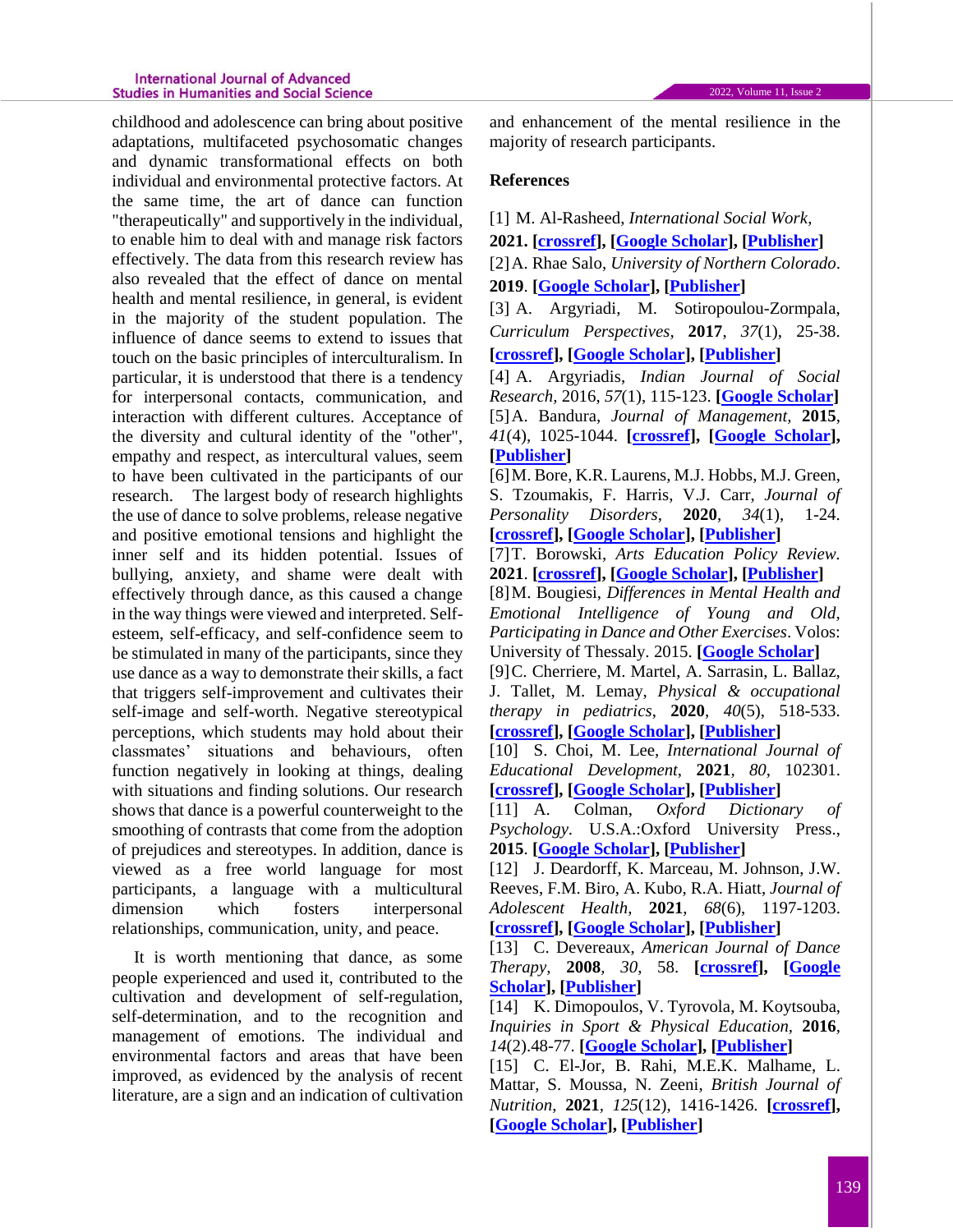[16] G.S. Everly, K.J. Smith, R. Lobo, *Journal of Emergency Mental Health and Human Resilience,*  **2013***, 15*(2), 123-128. **[\[Google Scholar\]](https://scholar.google.com/scholar?hl=en&as_sdt=0%2C5&q=+Everly%2C+G.+S.%2C+Smith%2C+K.+J.%2C+%26Lobo%2C+R.+%282013%29.+Resilient+Leadership+and+the+Organizational+Culture+of+Resilience%3A+Construct+Validation+International.+Journal+of+Emergency+Mental+Health+and+Human+Resilience%2C+15%282%29%2C+123-128.&btnG=), [\[Publisher\]](http://citeseerx.ist.psu.edu/viewdoc/download?doi=10.1.1.684.1107&rep=rep1&type=pdf#page=43)**

[17] D.N. Figlio, P. Giuliano, R. Marchingiglio, U. Özek, P. Sapienza, *National Bureau of Economic Research*., **2021**, 28596. **[\[Google](https://scholar.google.com/scholar?hl=en&as_sdt=0%2C5&q=Figlio%2C+D.+N.%2C+Giuliano%2C+P.%2C+Marchingiglio%2C+R.%2C+%C3%96zek%2C+U.%2C+%26+Sapienza%2C+P.+%282021%29.+Diversity+in+Schools%3A+Immigrants+and+the+Educational+Performance+of+US+Born+Students+%28No.+w28596%29.+National+Bureau+of+Economic+Research.&btnG=)  [Scholar\]](https://scholar.google.com/scholar?hl=en&as_sdt=0%2C5&q=Figlio%2C+D.+N.%2C+Giuliano%2C+P.%2C+Marchingiglio%2C+R.%2C+%C3%96zek%2C+U.%2C+%26+Sapienza%2C+P.+%282021%29.+Diversity+in+Schools%3A+Immigrants+and+the+Educational+Performance+of+US+Born+Students+%28No.+w28596%29.+National+Bureau+of+Economic+Research.&btnG=), [\[Publisher\]](https://www.nber.org/papers/w28596)**

[18] T.V. Gara, A. Winsler, *Psychology of Aesthetics, Creativity, and the Arts*, **2020***, 14*(4), 433. **[\[crossref\]](https://psycnet.apa.org/doi/10.1037/aca0000250), [\[Google Scholar\]](https://scholar.google.com/scholar?hl=en&as_sdt=0%2C5&q=Gara%2C+T.+V.%2C+%26+Winsler%2C+A.+%282020%29.+Selection+into%2C+and+academic+benefits+from%2C+middle+school+dance+elective+courses+among+urban+youth.+Psychology+of+Aesthetics%2C+Creativity%2C+and+the+Arts%2C+14%284%29%2C+433.&btnG=), [\[Publisher\]](https://psycnet.apa.org/record/2019-19127-001?doi=1)**

[19] S. Harter, *Developmental perspectives on motivation*. Lincoln, Nebraska: University of Nebraska press. **1993**. **[\[Google Scholar\]](https://scholar.google.com/scholar?hl=en&as_sdt=0%2C5&q=Harter%2C+S.+%281993%29.+Visions+of+self%3A+Beyond+the+me+in+the+mirror.+In+J.+Jacobs+%28Ed.%29%2C+Developmental+perspectives+on+motivation.+Lincoln%2C+Nebraska%3A+University+of+Nebraska+press.&btnG=), [\[Publisher\]](https://books.google.com/books?hl=en&lr=&id=Lz8wrzVy7BIC&oi=fnd&pg=PA99&dq=Harter,+S.+(1993).+Visions+of+self:+Beyond+the+me+in+the+mirror.+In+J.+Jacobs+(Ed.),+Developmental+perspectives+on+motivation.+Lincoln,+Nebraska:+University+of+Nebraska+press.&ots=KloYG6kl0X&sig=bBtBGIJ9sBvndW-Oxpit-8yuI8I#v=onepage&q&f=false)**

[20] J. Heckman,C. Corbin, *Journal of Human Development and Capabilities*, **2016**, *17*(3), 342- 359. **[\[crossref\]](https://doi.org/10.1080/19452829.2016.1200541), [\[Google Scholar\]](https://scholar.google.com/scholar?hl=en&as_sdt=0%2C5&q=+Heckman+J.%2C+%26+Corbin+C.%2C+%282016%29.+Capabilities+and+Skills.+Journal+of+Human+Development+and+Capabilities.+17%283%29%2C+342-359&btnG=), [\[Publisher\]](https://www.tandfonline.com/doi/abs/10.1080/19452829.2016.1200541)**

[21] A. Holliday, M. Hyde, J. Kullman, *Intercultural communication: An advanced resource book for students*, **2021**. **[\[crossref\]](https://doi.org/10.4324/9780367482480), [\[Google Scholar\]](https://scholar.google.com/scholar?hl=en&as_sdt=0%2C5&q=+Holliday%2C+A.%2C+Hyde%2C+M.%2C+%26+Kullman%2C+J.+%282021%29.+Intercultural+communication%3A+An+advanced+resource+book+for+students.+Routledge.&btnG=), [\[Publisher\]](https://www.taylorfrancis.com/books/mono/10.4324/9780367482480/intercultural-communication-adrian-holliday-martin-hyde-john-kullman)**

[22] M. Hussain, J.M. Jones, *Journal of Diversity in Higher Education*, **2021**, *14*(1), 63. **[\[crossref\]](https://psycnet.apa.org/doi/10.1037/dhe0000117), [\[Google Scholar\]](https://scholar.google.com/scholar?hl=en&as_sdt=0%2C5&q=Hussain%2C+M.%2C+%26+Jones%2C+J.+M.+%282021%29.+Discrimination%2C+diversity%2C+and+sense+of+belonging%3A+Experiences+of+students+of+color.+Journal+of+Diversity+in+Higher+Education%2C+14%281%29%2C+63.&btnG=), [\[Publisher\]](https://psycnet.apa.org/record/2019-22454-001)**

[23] D.L. Joseph, D.A. Newman, *Journal of applied psychology,* **2010**, *95*(1), 54-78. **[\[Google](https://scholar.google.com/scholar?hl=en&as_sdt=0%2C5&q=Joseph%2C+D.+L.%2C+%26+Newman%2C+D.+A.+%282010%29.+Emotional+intelligence%3A+an+integrative+metaan+integrative+metaanalysis+and+cascading+model.+Joyrnal+of+applied+psychology%2C+95%281%29%2C+54-78.&btnG=)  [Scholar\]](https://scholar.google.com/scholar?hl=en&as_sdt=0%2C5&q=Joseph%2C+D.+L.%2C+%26+Newman%2C+D.+A.+%282010%29.+Emotional+intelligence%3A+an+integrative+metaan+integrative+metaanalysis+and+cascading+model.+Joyrnal+of+applied+psychology%2C+95%281%29%2C+54-78.&btnG=), [\[Publisher\]](https://psycnet.apa.org/buy/2010-00343-013)**

[24] Kourkoutas, H., Mpotsari, E., Hart, A., Kassis, W. & Stavrou, P. (2019). *Psychology: the Journal of the Hellenic Psychological Society*, 24(1), 9-31.

[25] J.A. Lee, E. Heberlein, E. Pyle, T. Caughlan, D. Rahaman, M. Sabin, J.L. Kaar, *American Journal of Health Promotion*, **2021**, *35*(3), 344- 351. **[\[crossref\]](https://doi.org/10.1177%2F0890117120959152), [\[Google Scholar\]](https://scholar.google.com/scholar?hl=en&as_sdt=0%2C5&q=+Lee%2C+J.+A.%2C+Heberlein%2C+E.%2C+Pyle%2C+E.%2C+Caughlan%2C+T.%2C+Rahaman%2C+D.%2C+Sabin%2C+M.%2C+%26+Kaar%2C+J.+L.+%282021%29.+Evaluation+of+a+resiliency+focused+health+coaching+intervention+for+middle+school+students%3A+Building+resilience+for+healthy+kids+program.+American+Journal+&btnG=), [\[Publisher\]](https://journals.sagepub.com/doi/abs/10.1177/0890117120959152)**

[26] S.W. Logan, L.M. Barnett, J.D. Goodway, D.F. Stodden, *Journal of Sports Sciences,* **2017**, *35*(7), 634-641. **[\[crossref\]](https://doi.org/10.1080/02640414.2016.1183803), [\[Google Scholar\]](https://scholar.google.com/scholar?hl=en&as_sdt=0%2C5&q=Logan%2C+S.+W.%2C+Barnett%2C+L.+M.%2C+Goodway%2C+J.+D.%2C+%26Stodden%2C+D.+F.+%282017%29.+Comparison+of+performance+on+process-and+product-oriented+assessments+of+fundamental+motor+skills+across+childhood.+Journal+of+Sports+Sciences%2C+35%287%29%2C+634-641&btnG=), [\[Publisher\]](https://www.tandfonline.com/doi/abs/10.1080/02640414.2016.1183803)**

[27] S. Luthar, E.L. Lyman, J. Crossman, *Handbook of Developmental Psychopathology*, **2014**, 125-140. **[\[crossref\]](file:///D:/Users/Alexandros/Downloads/10.1007/978-1-4614-9608-3_7), [\[Google Scholar\]](https://scholar.google.com/scholar?hl=en&as_sdt=0%2C5&q=+Luthar%2C+S.%2C+Lyman%2C+E.L.%2C+%26+Crossman%2C+J.+2014.+Resilience+and+Positive+Psychology.+Handbook+of+Developmental+Psychopathology%2C+pp+125-140.&btnG=), [\[Publisher\]](https://link.springer.com/chapter/10.1007/978-1-4614-9608-3_7)**

[28] R.I. Maghsoodi, L. Marlotte, E. Garcia, H. Aralis, P. Lester, P. Escudero, S. Kataoka, *Contemporary School Psychology,* **2017***, 21*, 223- 239. **[\[crossref\]](https://doi.org/10.1016/j.chc.2010.07.001), [\[Google Scholar\]](https://scholar.google.com/scholar?hl=en&as_sdt=0%2C5&q=+Maghsoodi%2C+R.+I.%2C+Marlotte%2C+L.%2C+Garcia%2C+E.%2C+Aralis%2CH.%2C++Lester%2C+P.%2C+Escudero%2C+P.%2C+%26+Kataoka%2C+S.+%282017%29.+Adapting+and+implementing+a+school-based+resilience-building+curriculum+among+low-income+racial+and+ethnic+minority+students.+Contemporary+School+Ps&btnG=), [\[Publisher\]](https://link.springer.com/article/10.1007/s40688-017-0134-1)**

[29] M. Maleki, A. Mardani, M.M. Chehrzad, M. Dianatinasab, M. Vaismoradi, *Bahavioral Sciences,*  **2019**, *9*(7). **[\[crossref\]](https://doi.org/10.3390/bs9070074), [\[Google Scholar\]](https://scholar.google.com/scholar?hl=en&as_sdt=0%2C5&q=Maleki%2C+M.%2C+Mardani%2C+A.%2C+Chehrzad%2C+M%2C+M.%2C+Dianatinasab%2C+M.%2C+%26+Vaismoradi%2C+M.+%282019%29.+Social+Skills+in+Children+at+Home+and+in+Preschool.+Bahavioral+Sciences9%287%29.&btnG=), [\[Publisher\]](https://www.mdpi.com/2076-328X/9/7/74)**

[30] T. Malti, *European Journal of Developmental Psychology*, **2021***, 18*(5), 629-657. **[\[crossref\]](https://doi.org/10.1080/17405629.2020.1837617), [\[Google Scholar\]](https://scholar.google.com/scholar?hl=en&as_sdt=0%2C5&q=Malti%2C+T.+%282021%29.+Kindness%3A+A+perspective+from+developmental+psychology.+European+Journal+of+Developmental+Psychology%2C+18%285%29%2C+629-657.&btnG=), [\[Publisher\]](https://www.tandfonline.com/doi/abs/10.1080/17405629.2020.1837617)**

[31] J. Marich, T. Howell, *EXPLORE: The Journal of Science and Healing,* **2015**, *11*(5), 346- 356. **[\[crossref\]](https://doi.org/10.1016/j.explore.2015.07.001), [\[Google Scholar\]](https://scholar.google.com/scholar?hl=en&as_sdt=0%2C5&q=Marich%2C+J.%2C+%26+Howell%2C+T.+%282015%29.+Dancing+Mindfulness%3A+A+Phenomenological+Investigation+of+the+Emerging+Practice.+EXPLORE%3A+The+Journal+of+Science+and+Healing%2C+11%285%29%2C346-356.&btnG=), [\[Publisher\]](https://www.sciencedirect.com/science/article/abs/pii/S155083071500110X)**

[32] H. Matsumoto, N. Omata, Y. Kiyono, T. Mizuno, K. Mita, H. Kosaka, *Experimental Brain Research*, **2021**, 1-14. **[\[crossref\]](https://doi.org/10.1007/s00221-021-06149-x), [\[Google](https://scholar.google.com/scholar?hl=en&as_sdt=0%2C5&q=Matsumoto%2C+H.%2C+Omata%2C+N.%2C+Kiyono%2C+Y.%2C+Mizuno%2C+T.%2C+Mita%2C+K.%2C+%26+Kosaka%2C+H.+%282021%29.+Paradoxical+changes+in+mood-related+behaviors+on+continuous+social+isolation+after+weaning.+Experimental+Brain+Research%2C+1-14.&btnG=)  [Scholar\]](https://scholar.google.com/scholar?hl=en&as_sdt=0%2C5&q=Matsumoto%2C+H.%2C+Omata%2C+N.%2C+Kiyono%2C+Y.%2C+Mizuno%2C+T.%2C+Mita%2C+K.%2C+%26+Kosaka%2C+H.+%282021%29.+Paradoxical+changes+in+mood-related+behaviors+on+continuous+social+isolation+after+weaning.+Experimental+Brain+Research%2C+1-14.&btnG=), [\[Publisher\]](https://link.springer.com/article/10.1007/s00221-021-06149-x#citeas)**

[33] P. Omanov, *Academic research in educational sciences*, **2021**, *2*(9), 1085-1100. **[\[crossref\]](https://doi.org/10.1080/13670050.2018.1472207), [\[Google Scholar\]](https://scholar.google.com/scholar?hl=en&as_sdt=0%2C5&q=Omanov%2C+P.+%282021%29.+DEVELOPMENT+OF+STUDENTS%27SOCIO-CULTURAL+COMPETENCE+IN+ENGLISH+TEACHING+THROUGH+AUTHENTIC+VIDEO+MATERIALS.+Academic+research+in+educational+sciences%2C+2%289%29%2C+1085-1100.&btnG=), [\[Publisher\]](https://www.tandfonline.com/doi/abs/10.1080/13670050.2018.1472207)**

[34] W.A. Ou, M.M. Gu, *International Journal of Bilingual Education and Bilingualism*, **2021***, 24*(3), 419-434. **[\[Google Scholar\]](https://scholar.google.com/scholar?hl=en&as_sdt=0%2C5&q=Ou%2C+W.+A.%2C+%26+Gu%2C+M.+M.+%282021%29.+Language+socialization+and+identity+in+intercultural+communication%3A+Experience+of+Chinese+students+in+a+transnational+university+in+China.+International+Journal+of+Bilingual+Education+and+Bilingualism%2C+24%283%29%2C+419-434.&btnG=)**

[35] H. Payne, B. Costas, *Journal of Experiential Education*, **2021***, 44*(3), 277-292. **[\[crossref\]](https://doi.org/10.1177%2F1053825920968587), [\[Google Scholar\]](https://scholar.google.com/scholar?hl=en&as_sdt=0%2C5&q=+Payne%2C+H.%2C+%26+Costas%2C+B.+%282021%29.+Creative+dance+as+experiential+learning+in+state+primary+education%3A+The+Potential+Benefits+for+Children.+Journal+of+Experiential+Education%2C+44%283%29%2C+277-292.&btnG=), [\[Publisher\]](https://journals.sagepub.com/doi/full/10.1177/1053825920968587)**

[36] E. Philpott, *American Journal of Dance Therapy,* **2013**, *35*, 142-168. **[\[crossref\]](https://doi.org/10.1007/s10465-013-9158-x), [\[Google](https://scholar.google.com/scholar?hl=en&as_sdt=0%2C5&q=+Philpott%2C+E.+%282013%29.+Moving+Grief%3A+Exploring+Dance%2FMovement+Therapists%E2%80%99+Experiences+and+Applications+with+Grieving+Children.+American+Journal+of+Dance+Therapy+35%2C+142-168.&btnG=)  [Scholar\]](https://scholar.google.com/scholar?hl=en&as_sdt=0%2C5&q=+Philpott%2C+E.+%282013%29.+Moving+Grief%3A+Exploring+Dance%2FMovement+Therapists%E2%80%99+Experiences+and+Applications+with+Grieving+Children.+American+Journal+of+Dance+Therapy+35%2C+142-168.&btnG=), [\[Publisher\]](https://link.springer.com/article/10.1007%2Fs10465-013-9158-x)**

[37] R. Pietraroia, *The effects of dance education on the emotional intelligence of underserved students* (Doctoral dissertation). University of Akron, Cleveland, USA. 2011**. [\[Google Scholar\]](https://scholar.google.com/scholar?hl=en&as_sdt=0%2C5&q=+Pietraroia%2C+R.+%282011%29.+The+effects+of+dance+education+on+the+emotional+intelligence+of+underserved+students+%28Doctoral+dissertation%29.+University+of+Akron%2C+Cleveland%2C+USA&btnG=), [\[Publisher\]](https://etd.ohiolink.edu/apexprod/rws_olink/r/1501/10?clear=10&p10_accession_num=akron1321294319)**

[38] M.S. Poulou, *Educational Psychology,* **2014**, *34*(3), 354-366. **[\[crossref\]](https://doi.org/10.1080/01443410.2013.785062), [\[Google Scholar\]](https://scholar.google.com/scholar?hl=en&as_sdt=0%2C5&q=Poulou%2C+M.+S.+%282014%29.+How+are+trait+emotional+intelligence+and+social+skills+related+to+emotional+and+behavioural+difficulties+in+adolescents.+Educational+Psychology%2C+34%283%29%2C+354-366.&btnG=), [\[Publisher\]](https://www.tandfonline.com/doi/abs/10.1080/01443410.2013.785062)**

[39] S. Prince-Embury, D.H. Saklofske, *Resilience in Children, Adolescents, and Adults*. Springer New York Heidelberg Dordrecht Landon, **2013**. **[\[crossref\]](file:///D:/Users/Alexandros/Downloads/10.1007/978-1-4614-4939-3_2), [\[Google Scholar\]](https://scholar.google.com/scholar?hl=en&as_sdt=0%2C5&q=Prince-Embury%2C+S.%2C+%26Saklofske%2C+D+H.+%282013%29.+Translating+Resilience+Theory+for+Assessment+and+Application+with+Children%2C+Adolescents%2C+and+Adults%3A+Conceptual+Issues.+Resilience+in+Children%2C+Adolescents%2C+and+Adults.+Springer+New+York+Heidelberg+Dordrecht+&btnG=), [\[Publisher\]](https://link.springer.com/chapter/10.1007/978-1-4614-4939-3_2)**

[40] J. Reeve, S.H. Cheon, T.H. Yu, *International Journal of Behavioral Development*, **2020***, 44*(4), 325-338. **[\[crossref\]](https://doi.org/10.1177%2F0165025420911103), [\[Google Scholar\]](https://scholar.google.com/scholar?hl=en&as_sdt=0%2C5&q=Reeve%2C+J.%2C+Cheon%2C+S.+H.%2C+%26+Yu%2C+T.+H.+%282020%29.+An+autonomy-supportive+intervention+to+develop+students%E2%80%99+resilience+by+boosting+agentic+engagement.+International+Journal+of+Behavioral+Development%2C+44%284%29%2C+325-338.&btnG=), [\[Publisher\]](https://journals.sagepub.com/doi/abs/10.1177/0165025420911103)**

[41] M.M. Ribeiro, A. Fonseca, *Research in Dance Education,* **2011**, *12*(2), 71-85. **[\[crossref\]](https://doi.org/10.1080/14647893.2011.575220), [\[Google Scholar\]](https://scholar.google.com/scholar?hl=en&as_sdt=0%2C5&q=Ribeiro%2C+M.+M.%2C+%26+Fonseca%2C+A.+%282011%29.+The+empathy+and+the+structuring+sharing+modes+of+movement+sequences+in+the+improvisation+of+contemporary+dance.+Research+in+Dance+Education%2C+12%282%29%2C71-85.&btnG=), [\[Publisher\]](https://www.tandfonline.com/doi/abs/10.1080/14647893.2011.575220)**

[42] L.F. Rojas, *Gist Education and Learning Research Journal,* **2015***, 11*, 63-78. **[\[Google](https://scholar.google.com/scholar?hl=en&as_sdt=0%2C5&q=Rojas%2C+L.%2C+F.+%282015%29.+Factors+affecting+academic+resilience+in+middle-school+students%3A+A+case+study.+Gist+Education+and+Learning+Research+Journal%2C+11%2C+63-78.&btnG=)  [Scholar\]](https://scholar.google.com/scholar?hl=en&as_sdt=0%2C5&q=Rojas%2C+L.%2C+F.+%282015%29.+Factors+affecting+academic+resilience+in+middle-school+students%3A+A+case+study.+Gist+Education+and+Learning+Research+Journal%2C+11%2C+63-78.&btnG=), [\[Publisher\]](https://dialnet.unirioja.es/servlet/articulo?codigo=5278992)**

[43] P.M. Russo, G. Mancini, E. Trombini, B. Baldaro, S. Mavroveli, K.V. Petrides, *Journal of Psychoeducational Assessment,* **2012**, *30*(3), 274- 283. **[\[crossref\]](https://doi.org/10.1177%2F0734282911426412), [\[Google Scholar\]](https://scholar.google.com/scholar?hl=en&as_sdt=0%2C5&q=Russo%2C+P.+M.%2C+Mancini%2C+G.%2C+Trombini%2C+E.%2C+Baldaro%2C+B.%2C+Mavroveli%2C+S.%2C+%26+Petrides%2C+K.+V.+%282012%29.+Trait+emotional+intelligence+and+the+Big+Five%3A+A+study+on+Italian+children+and+preadolescents.+Journal+of+Psychoeducational+Assessment%2C+30%283%29%2C+274-283&btnG=), [\[Publisher\]](https://journals.sagepub.com/doi/abs/10.1177/0734282911426412)**

[44] K. Salmela‐Aro, K. Upadyaya, J. Vinni‐ Laakso, L. Hietajärvi, *Journal of research on adolescence*, **2021***, 31*(3), 796-807. **[\[crossref\]](https://doi.org/10.1111/jora.12654), [\[Google Scholar\]](https://scholar.google.com/scholar?hl=en&as_sdt=0%2C5&q=Salmela%E2%80%90Aro%2C+K.%2C+Upadyaya%2C+K.%2C+Vinni%E2%80%90Laakso%2C+J.%2C+%26+Hietaj%C3%A4rvi%2C+L.+%282021%29.+Adolescents%27+Longitudinal+School+Engagement+and+Burnout+Before+and+During+COVID%E2%80%9019%E2%80%94The+Role+of+Socio%E2%80%90Emotional+Skills.+Journal+of+research+on+adolescence%2C+31%283%29%2C+796-8&btnG=), [\[Publisher\]](https://onlinelibrary.wiley.com/doi/full/10.1111/jora.12654)**